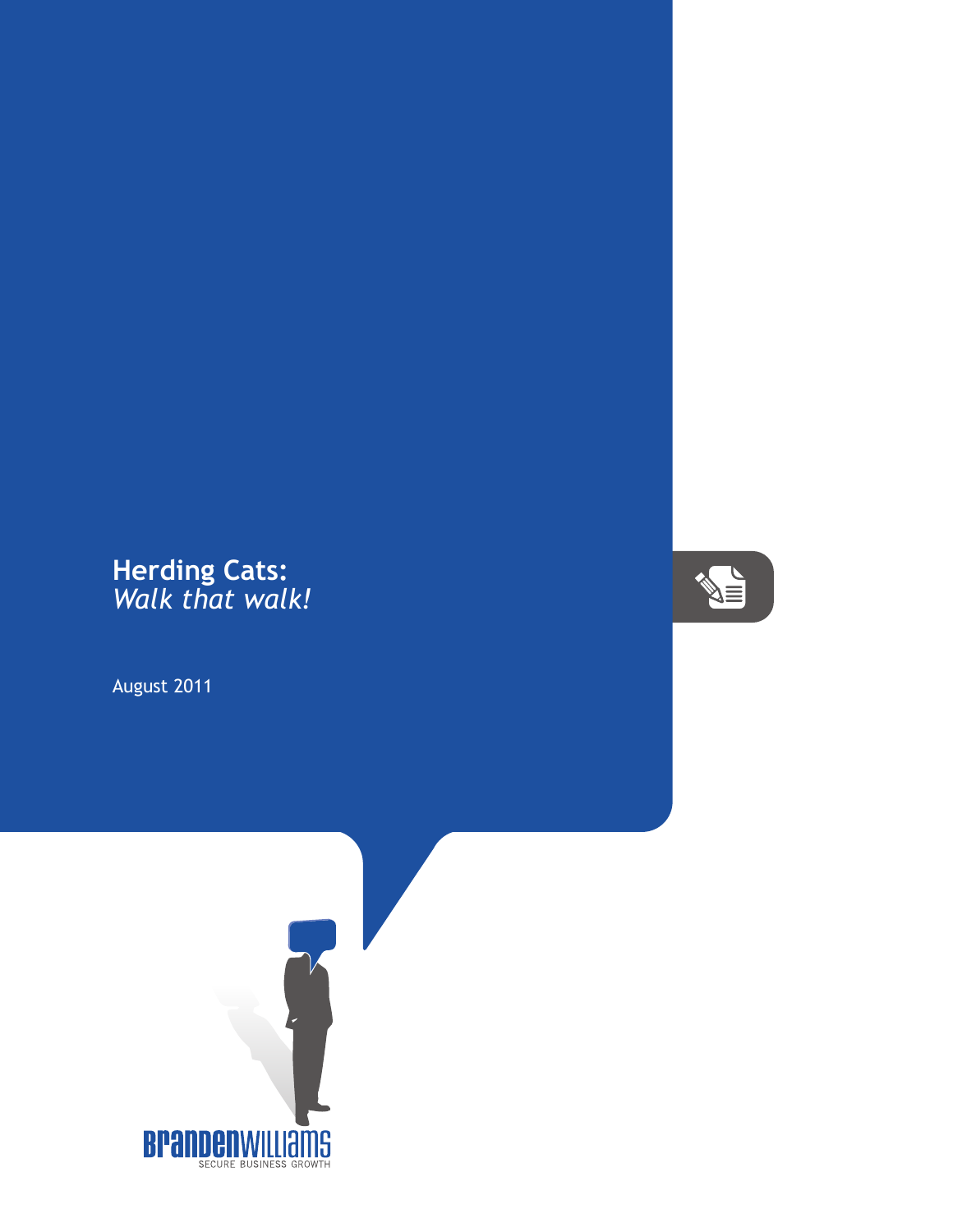The business aspects of security have become one of my favorite topics both here and in my blog. In my experience, people talk a big talk when it comes to treating security like a business, but they don't walk the big walk. I'm not saying it's easy, but then again, nothing worth doing is!

Of course, "walking the walk" has to happen at some point because most companies live by budgets and planning. At some point, a business person is going to ask us how we justify the rate of spend we have in our department. That's where security architecture comes in, as it often is the blueprint that allows us to get to that grand total of spend. Then it is back up to the business-savvy CISO to take the results and ensure that we are protecting the right resources with the right amount of security, and doing it efficiently.

Before you can architect any sort of security plan, you truly must have a solid grasp on how the business operates, and what specifically your company does for the revenues it earns. Imagine for a second that someone contracted you to architect a security system for a house. How would you build that security system if you didn't know basic things like the size and layout of the house, what the neighborhood looks like, the kind of people and businesses are around, and the contents inside the house you are trying to protect? You would protect a single-story ranch home with a single television and basic furniture much different from two-story McMansion where every room has a flat-panel TV and the lady of the castle has \$100,000 worth of jewelry in her dresser.

Take that same analogy and apply it to your business. How much money should you spend on hardware, services, and operating expenses to keep the security function running? You can't possibly know that until you have a good working knowledge of how the business operates.

The good thing about architecting your security function is the number of generally accepted resources available to you to adapt and repurpose. For example, if you are starting from scratch, you might check out NIST SP 800-12 and 14 (albeit dated), and then potentially move to SP 800-39. I'm not just making up numbers, I'm pulling these from NIST's Computer Security Division's listing of special publications<sup>1</sup>.

These publications are great for two big reasons; first, they are free, and second, they provide a wealth of information that far exceed the basic parts of your entire security strategy. They get as broad as the ones I mentioned above, and as narrow as SP 800- 135 which is titled, "Recommendation for Existing Application-Specific Key Derivation Functions." If you have not perused these publications, go check them out now. They are not the panacea for security problems, but they can play a critical part in your ability to serve the business.

Once you fully understand the business, you have an opportunity to help shape the business's operations. For example, you might discover some kind of data sitting around that is highly regulated and expensive to protect. If the business tells you that they only collect this data incidentally, you may be able to help them discover a better way to operate and completely wash yourself of the need to protect that data. You aren't working yourself out of a job, you are demonstrating your true value to the organization by checking to make sure the parachute is packed correctly. Your value is not apparent by telling the board how many new firewalls you added and now manage; it's showing them

## **FOOTNOTES**

*1 You can see these and many more by browsing here: http://csrc.nist.gov/publications/PubsSPs. html*

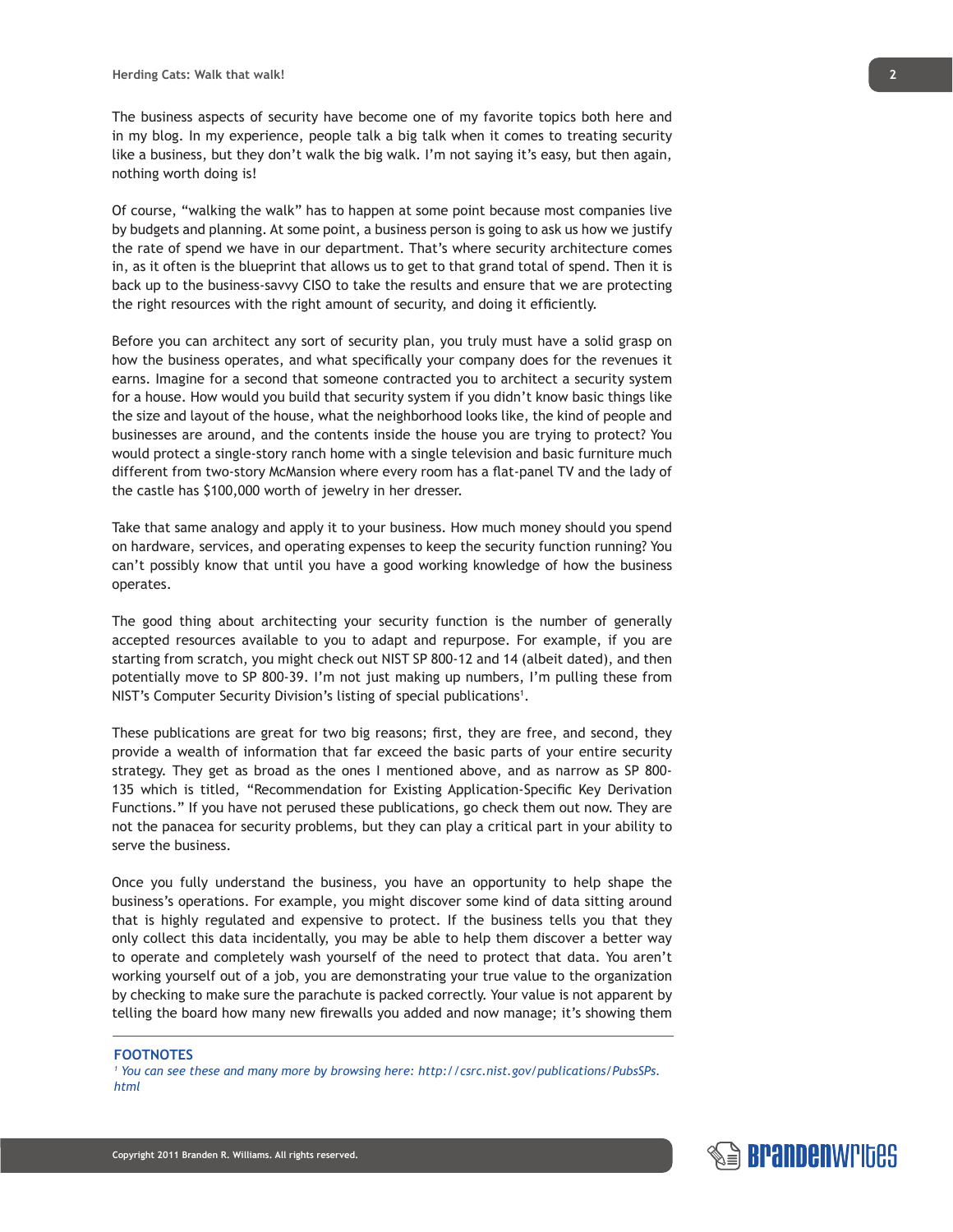how to securely operate and grow their business without them.

Remember, security is a business problem. You certainly would not employ the same methods and tools to protect a standalone manufacturing facility as you would a regional trucking company. That's why it is critical that you understand how the business operates, how they make money, and what critical areas will potentially affect your paycheck if they are damaged, destroyed, or rendered inoperable for a short period of time. Architect your security around those functional areas and offload the rest of the risk to someone else.